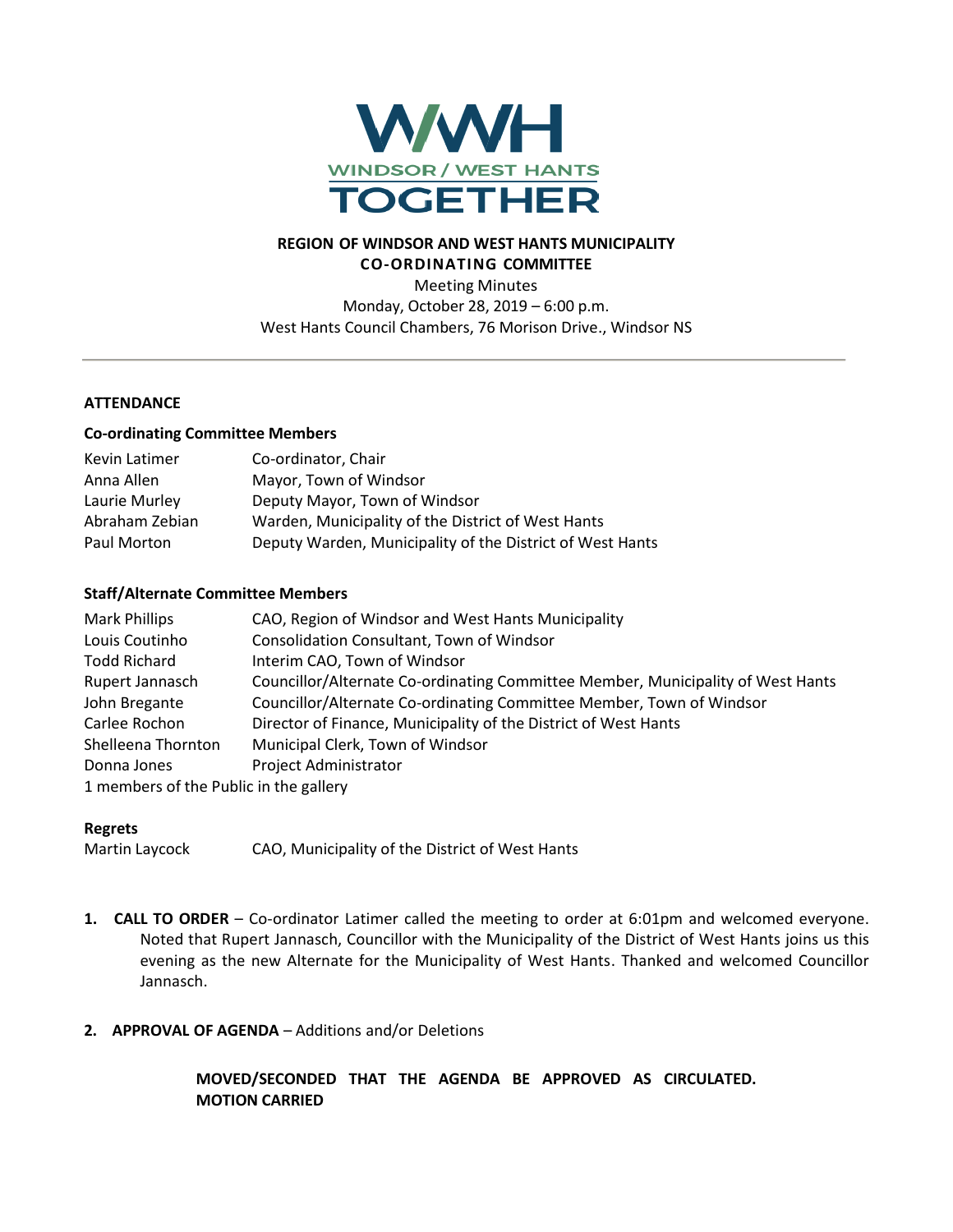### **3. APPROVAL OF MINUTES** – Meeting of October 7, 2019

**MOVED/SECONDED THAT THE MINUTES BE APPROVED AS CIRCULATED. MOTION CARRIED.**

### **4. DELEGATIONS / PRESENTATIONS (none)**

### **5. BUSINESS ARISING FROM PREVIOUS MINUTES**

- (a) Work Plan Updates Co-ordinator Latimer
	- Co-ordinator Latimer touched on various sections of the workplan including election readiness, planning, finance and administrative matters.
	- Noted that under the "Making the Change" section of the workplan, over 1100 responses to the Public Engagement survey have been received to date. Advised he is pursuing a candidate that could pull the results of the survey together to generate a report to be brought back to the Committee with the outcomes.
	- Co-ordinator Latimer advised the next newsletter would be going out before the end of the year and encouraged Committee members to respond to Ms. Remme's e-mail requesting ideas and content for the next publication.
	- Mr. Coutinho updated the Committee on the meeting he attended along with Co-ordinator Latimer, with the Annapolis Valley Chamber of Commerce (AVCC). Stated that a meeting was requested by the AVCC so they could get a sense of what the two councils have done and how they got to where they are now with regards to the amalgamation. Mr. Coutinho advised that AVCC is very interested in doing something similar for Kings. Noted they were essentially looking for a breakdown of how it started and how it came about.
	- Co-ordintor Latimer added that the AVCC did ask if the current Elected Officials or Administrative staff would be willing or prepared to share additional information as they continue with their work.
	- Mr. Coutinho gave an update to the Committee on the work being done by the Dalhousie Management Without Borders team. Advised they are researching how the amalgamation affects the current state of the respective municipalities with regard to structure, provision of service and infrastructure, finance and taxes, staff and structure as well as sociocultural identity. Added they are developing metrics that can be used to measure success and useful performance indicators for expectations and primary concerns. They are looking for examples of municipal mergers that were deemed successful or failures and why, as well as how it could have been done differently to be more successful. Mr. Coutinho advised the MWB team would be presenting the results of their work at the December 2<sup>nd</sup> Co-ordinating Committee meeting.
	- Mayor Allen noted that it is critical to have this information and is very interested to see the kind of indicators the team comes up with. Stated it would be great to be able to justify and have evidence for the residents and staff that have gone through this amalgamation that they made the right choice.
- (b) Terms of Reference Update
	- Co-ordinator Latimer presented the amendments made to the Terms of Reference to the Coordinating Committee.

# **MOVED/SECONDED THAT THE CO-ORDINATING COMMITTEE APPROVED THE AMENDMENTS TO THE TERMS OF REFERENCE AS PRESENTED. MOTION CARRIED**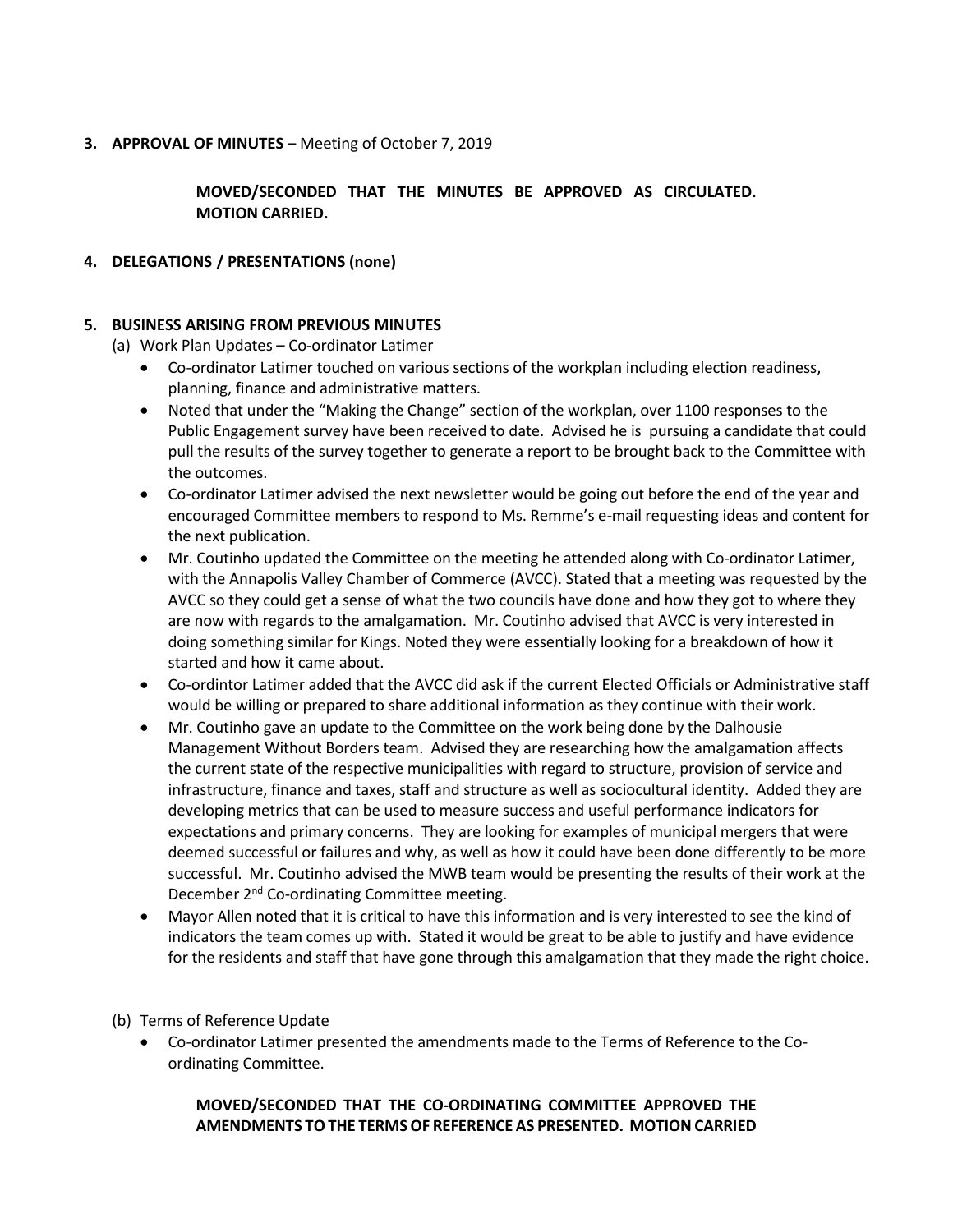# **6. STAFF REPORTS**

- (a) CAO Report
	- CAO Phillips provided a review of his report and noted the highlights.
	- **Stated he would be presenting the organizational chart to the department heads on October 30th to** obtain their feedback.
	- Advised the Committee of upcoming engagements with the local high schools on municipal government and efforts to solicit their participation in coming up with suggested names for the new regional municipality.
- (b) Quarterly Financial Update
	- Ms. Rochon reviewed her presentation with the Committee members.
	- Co-ordintor Latimer noted that the percentage of forecast spent to date column in the presentation for each line items was actually the percentage of budget spent to date while only the totals were the percentage of forecast spent to date. Asked that this be corrected for the next presentation.
	- Ms. Rochon advised that Canada Revenue Agency (CRA) has reviewed the Co-ordinating Committee's municipal status and have indicated they are not currently eligible for the HST rebate. Noted there would be follow up once a formal letter is received from CRA and reviewed with the working group.
	- Warden Zebian asked who would be responsible to fund the pressure currently forecasted due to the CRA ruling. Ms. Rochon noted this would be dealt with once the formal letter is received.
- (c) Planning Application
	- Ms. LeMay provided a detailed review of the Recommendation Report put forward and identified the issues in not approving the recommendation.
	- Co-ordinator Latimer asked going forward, would Ms. LeMay be looking to the Committee to pass a motion or resolution that confirms, as of April 1, 2020 the strategies and land use bylaws from the two units will be effective and operative for the new Regional Municipality as of April 1, 2020. Ms. LeMay noted that she did not see a need so far for that to happen, that the documents remain in place.

# **MOVED/SECONDED THAT THE CO-ORDINATING COMMITTEE RECOMMEND TO THE REGIONAL COUNCIL THAT REGIONAL COUNCIL BEGIN MPS, LUB OR SUB AMENDMENT PROCESSES OR DEVELOPMENT AGREEMENTS AT FIRST READING OR INITIAL CONSIDERATION PROVIDED THE EARLIER PORTION OF THE PUBLIC PARTICIPATION PROGRAM HAS BEEN FOLLOWED BY THE RELEVANT COUNCIL. MOTION CARRIED**

# *Deputy Mayor Murley left her seat at 6:58 declaring conflict on the banking matter.*

### (d) Banking Contract

- Ms. Rochon provided an overview and noted the highlights of the Recommendation Report. Explained for the Committee why it is recommended to go with a five-year term vs a three-year term, an alternative proposed on page four of the report.
- Mayor Allen asked if they would be locked in for five years at the cost of \$24,395 per year. Ms. Rochon advised the \$24,395 was an estimate as the real cost is based on usage.
- Co-ordinator Latimer asked, given that this is our first decision around a contract going forward for the new Regional Municipality, are we adhering to the procurement policies and rules. Ms. Rochon confirmed that it's in compliance with both the Town of Windsor and West Hants Municipality.
- Co-ordinator Latimer asked Ms. Rochon to speak to the alternative options for the recommendation, noted being mindful not to tread on the jurisdiction of the new Council decision making authority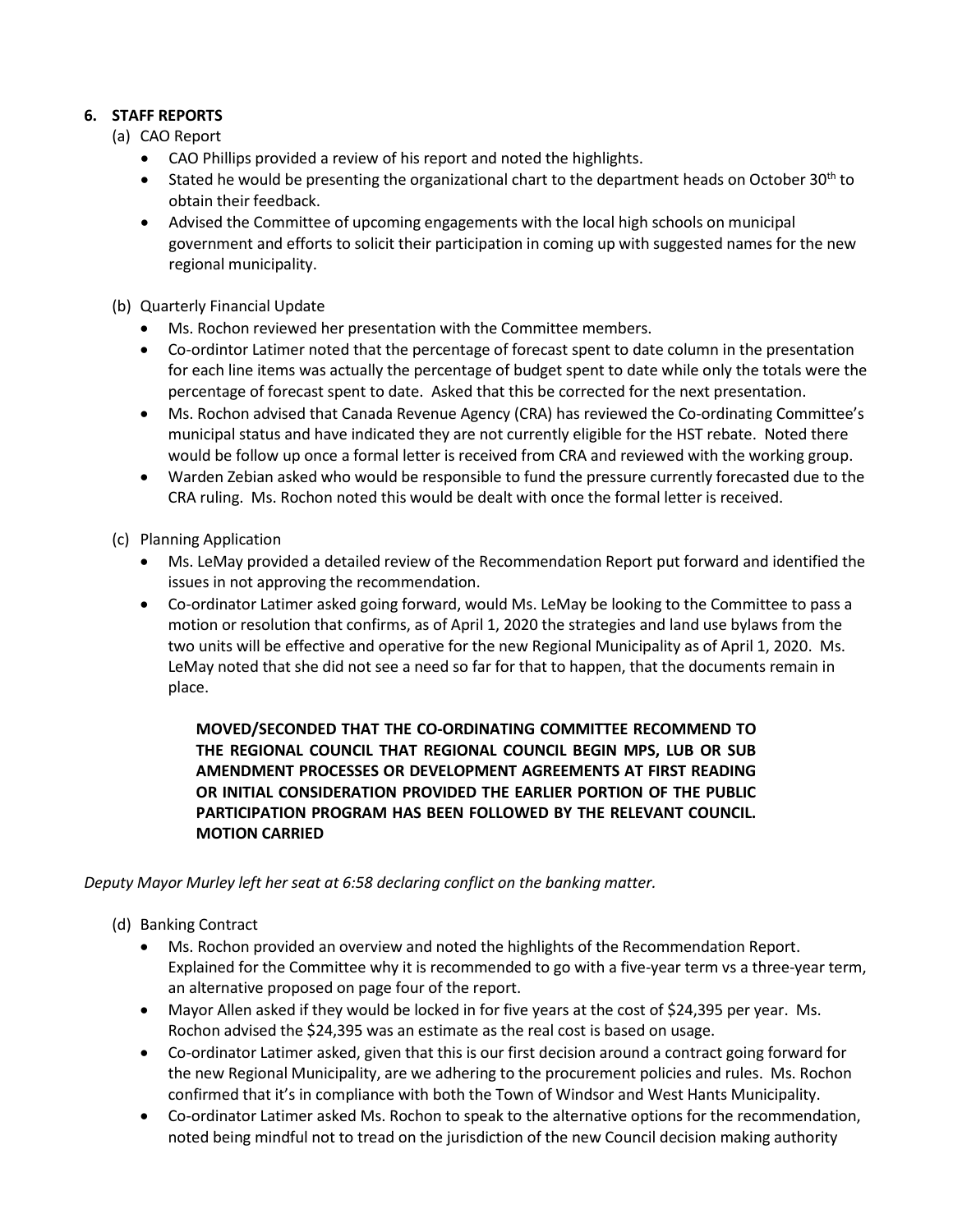after April 1, 2020. Ms. Rochon advised that they could shorten the term of the contract to three years but it would reduce the time for comparable data and noted it would be the call of the Committee, they could amend the recommendation with an option to renew.

- Mayor Allen asked if there was any consideration around the election in the timeframe and noted that she was supportive of the recommendation put forward.
- Co-ordinator Latimer asked for clarification, if they decided to go with the second option of three years plus two, would the option to renew be an easy one. Ms. Rochon advised that at year three they would look at that, as well as possible other transitional related items. Noted they would make a recommendation to the Council at that time indicating the need for more time and ask to exercise the option to renew for two more years to ensure they are getting the best data for the RFP so they get the best price coming back.
- Warden Zebian advised he thought the three year plus two option would give Council more flexibility and allows more leeway.

# **MOVED/SECONDED THAT THE CO-ORDINATING COMMITTEE APPROVE ENTERING INTO A THREE-YEAR SERVICE AGREEMENT WITH ROYAL BANK OF CANADA FOR BANKING SERVICES WITH THE OPTION TO RENEW. MOTION CARRIED**

- After the vote, Mayor Allen asked Co-ordinator Latimer why her Alternate was not given the opportunity to vote on the motion when the Deputy Mayor declared a conflict. Co-ordinator Latimer advised that the intention in the Legislation is so the Alternate is to be available in the event that a member is unable to attend or participate in the meeting. Noted that the theory behind having an Alternate is not so they can move in and out of meetings, it is to be available in the event that a member is not able to attend. Mayor Allen stated that there appears to be an issue around the Alternates and their roles, noted it was not very clear. Co-ordinator Latimer advised he would ask the CAO to take this issue away and look at it to determine what practice they would like to adopt going forward as a Committee and have it brought back for discussion.
- Warden Zebian noted that Council for West Hants does not have Alternates and once a conflict is declared, that member is excluded from discussions.

*Deputy Mayor Murley returned to her seat at 7:12pm.*

- (e) Regional Council Remuneration
	- Mr. Coutinho provided an overview and noted the highlights of his report.
	- Co-ordinator Latimer asked Mr. Coutinho if they were recommending the Committee do anything with the benefits at tonight's meeting or is it to be brought forward. Mr. Coutinho advised that for tonight, they were seeking a decision only on the salary range.
	- Mayor Allen inquired if there had been any determination on full time vs part time. Mr. Coutinho advised he was working on the assumption the positions would continue to be part time.
	- Mayor Allen asked how the salary range increments are determined and justified for the elected officials. Mr. Coutinho suggested that this best be left for the new council to determine that policy. Mayor Allen also asked if it was the expectation for the Committee to recommend a benefit package. Mr. Coutinho advised yes.
	- Warden Zebian stated that the benefits would be good and it might be a very attractive piece for candidates contemplating running. Mr. Coutinho advised it is the intent to include a benefits package, currently exploring a couple of different options as noted in the report.
	- CAO Phillips advised that they are asking the benefits piece to be parked for now. Noted there are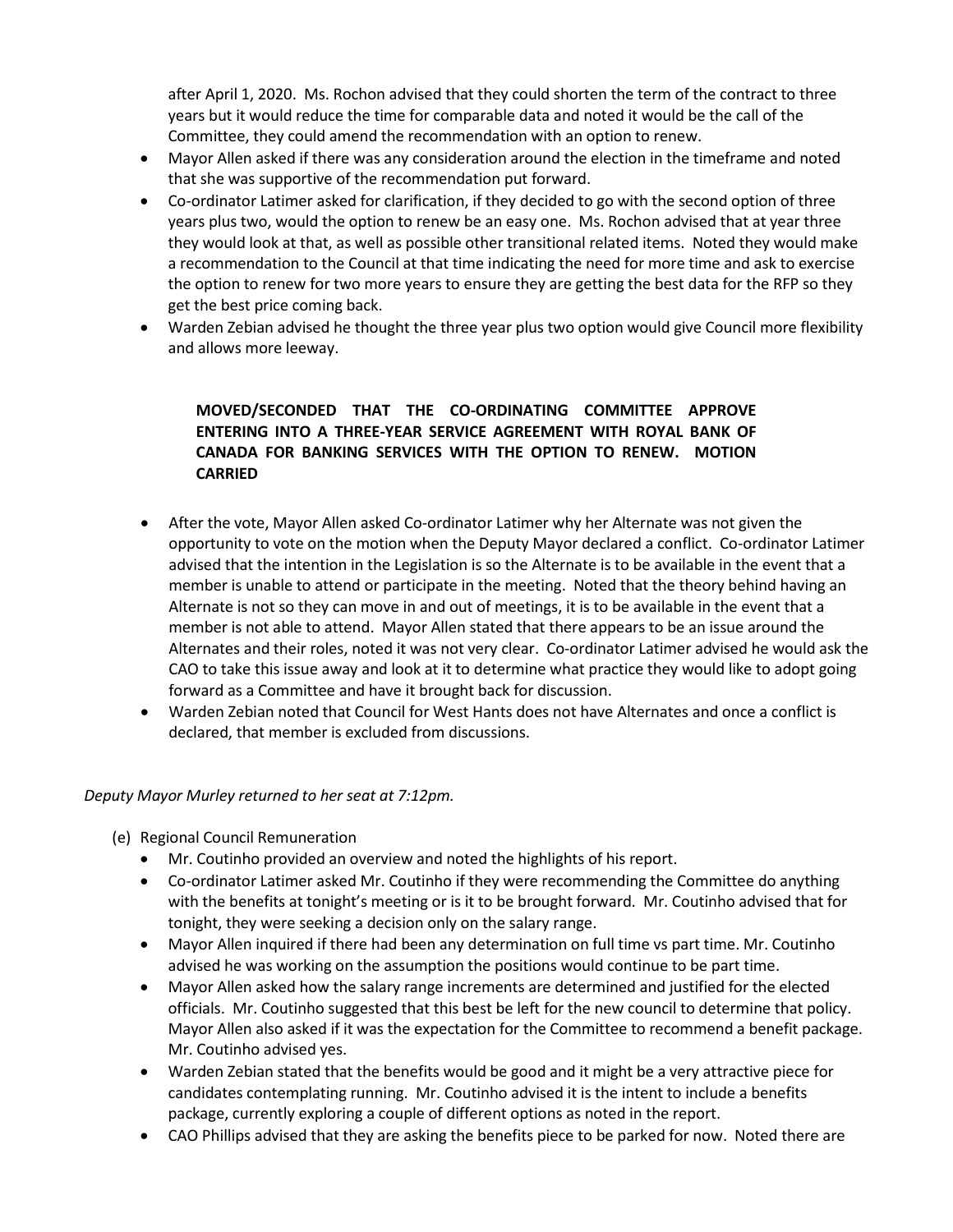several elements to consider, including cost, they would like to look at further. Agreed it might be seen as an additional benefit for recruitment but folks will still have time to consider before they have to file their papers.

- Warden Zebian stated that he is happy with the ranges put forward but it still does not reflect the amount of work and time that Councillors, the Mayor or Deputy Mayor put in.
- Deputy Mayor Murley advised she thought the percentage of 115% used for the Deputy Mayor was more accurate opposed to the 110% given the amount of time put in by the Deputy Mayor.
- Mayor Allen stated that the workload was going to be greater than it is now for a number of reasons but mostly because everyone will be interested in the new entity. Feels the job will become greater than it is now.

**MOVED/SECONDED THAT THE CO-ORDINATING COMMITTEE APPROVE THE REMUNERATION SALARY RANGES FOR THE MAYOR AT \$48,000 - \$58,000; DEPUTY MAYOR AT \$27,600 - \$33,350; AND, COUNCILLORS AT \$24,000 - \$29,000, AND SALARIES TO BE SET AT A MEETING PRIOR TO 31 JANUARY 2020. MOTION CARRIED** 

### **7. BILL 55, SECTION 12 ITEMS**

- (a) Surplus Sale Recommendation Report
	- Ms. Rochon presented and reviewed the report on the sale of surplus goods. Noted that upon the sale of the assets, the CAO would bring back a report to the Council for West Hants and then to the Co-ordinating Committee.

**MOVED/SECONDED THAT THE CO-ORDINATING COMMITTEE APPROVE THE ITEMS LISTED IN THE OCTOBER 28, 2019 WEST HANTS SURPLUS SALE REPORT TO BE DISPOSED OF AS PER THE WEST HANTS ADMINISTRATIVE DISPOSAL OF SURPLUS GOODS AND MATERIALS POLICY, ADGE-014.00. MOTION CARRIED**

# **8. CORRESPONDENCE RECEIVED**

- (a) Letter from West Hants re Alternate CC member
	- Co-ordinator Latimer read the letter that was received and included in the agenda package. Acknowledged and thanked Council Daniels for her contributions to the Committee. Welcomed Councillor Jannasch.

### **9. ADDITIONS TO THE AGENDA (none)**

# **10. IN-CAMERA (if any)**

**(a)** Contract Matter

*Those that remained for the in-camera session included the Co-ordinating Committee members, Alternate Committee members Bregante, Jannasch, CAO Phillips, Interim CAO Richard, Consultant Coutinho, and Project Administrator Jones.*

**MOVED/SECONDED THAT AT 7:46PM, THE MEETING MOVED IN-CAMERA TO**